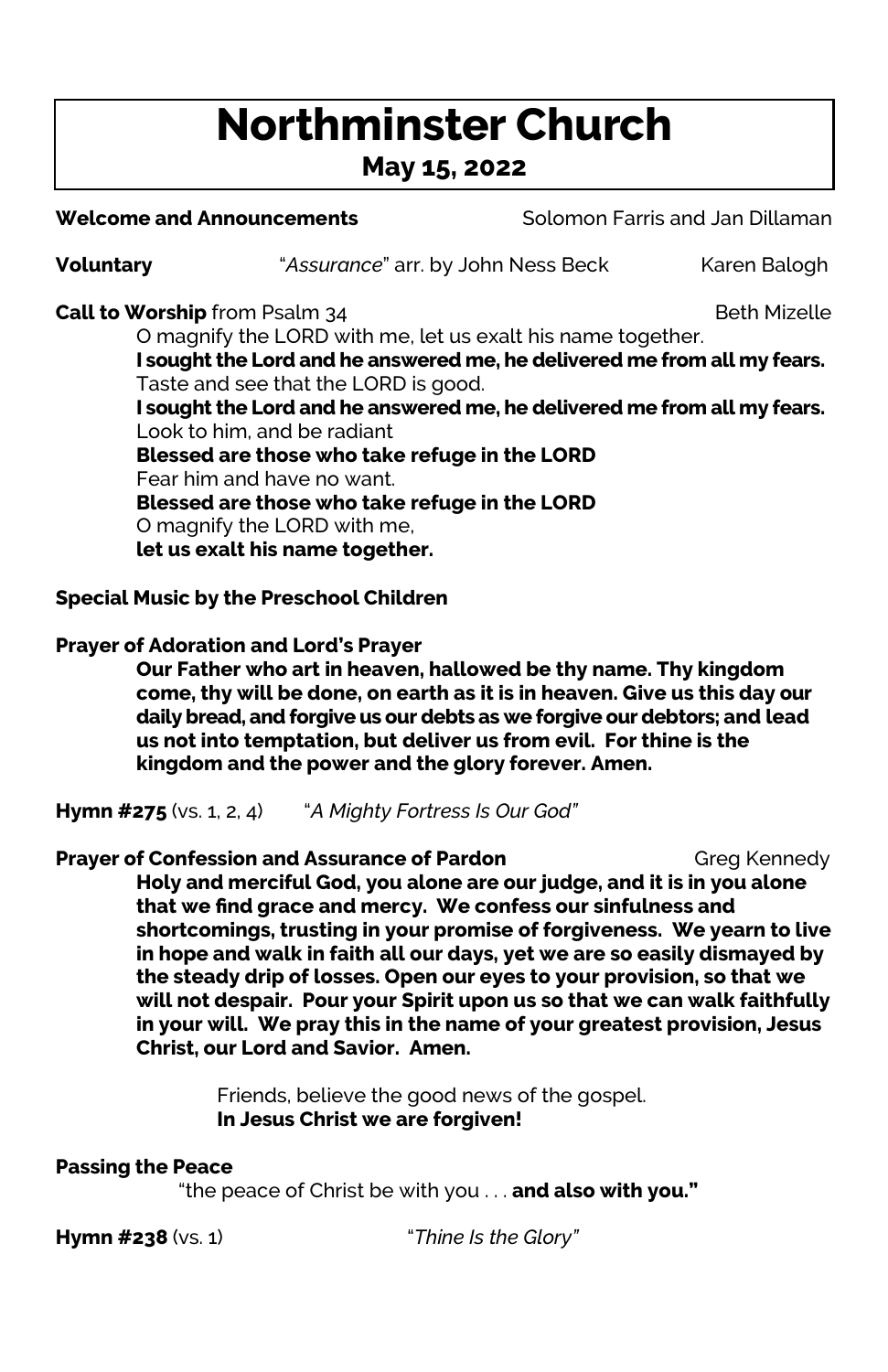**Scripture Example 126** Beth Mizelle

## Anthem "Still, My Soul, Be Still" arr. by Mary McDonald Sanctuary Choir

Still, my soul, be still and do not fear though winds of change may rage tomorrow. God is at your side; no longer dread the fires of unsuspected sorrow. God, You are my God, and I will trust in you and not be shaken. Lord of peace, renew a steadfast spirit within me to rest in You, alone. Still, my soul, be still; do not be moved by lesser lights and fleeting shadows. Hold onto His ways, with shield of faith against temptation's fleeting arrows. God, You are my God, and I will trust in you and not be shaken. Lord of peace, renew a steadfast spirit within me to rest in You, alone. Still, my soul, be still do not forsake the truth you learned in the beginning. God, You are my God, and I will trust in you and not be shaken. Lord of peace, renew a steadfast spirit within me to rest in You, alone. Still, my soul, be still.

**Message** The Garden: Seeds of Mourning Greg Kennedy

### Prayer

## **Affirmation of Faith**

What is your only comfort in life and in death?

### That I am not my own, but belong — body and soul, in life and in death to my faithful Savior, Jesus Christ.

He has fully paid for all my sins with his precious blood and has set me free from the tyranny of the devil. He also watches over me in such a way that not a hair can fall from my head without the will of my Father in heaven; in fact, all things must work together for my salvation.

Because I belong to him, Christ, by his Holy Spirit, assures me of eternal life and makes me wholeheartedly willing and ready from now on to live for him.

**Hymn #840** (vs. 1, 3, 4)  $\qquad$  "It Is Well with My Soul"

## **Charge and Benediction**

 Go forth into God's world in peace; be of good courage; hold fast to what is good; Return to no one evil for evil; strengthen the fainthearted; support the weak; help the afflicted; honor all people; love and serve the Lord, rejoicing in the power of the Holy Spirit.

**Postlude** "Christ lag in Todesbanden" - Bach Karen Balogh

CCL#378425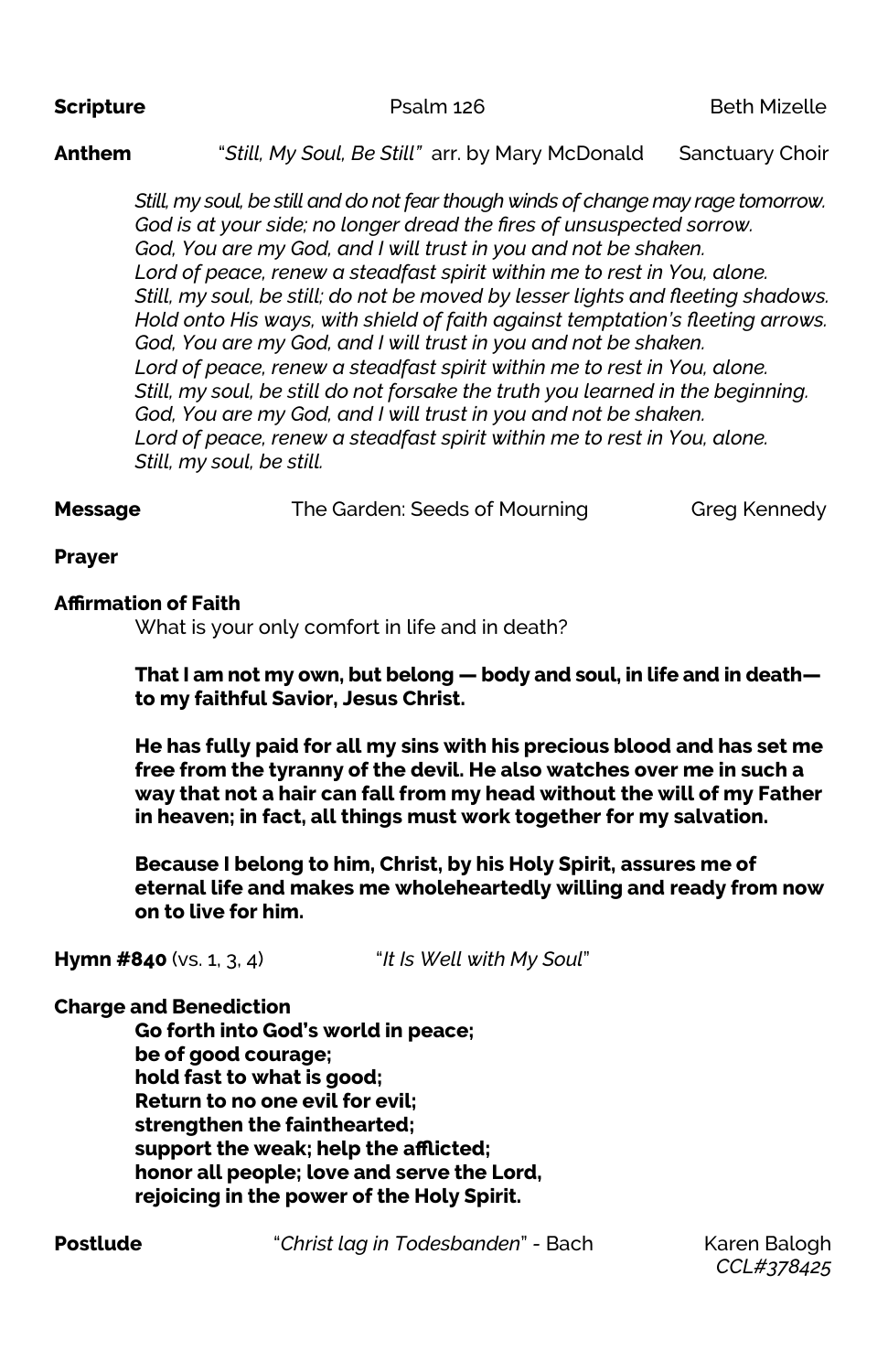## News of the Church

## The Second Mile Offering for May is for **Valley Interfaith.**

Read the article on page 2 in the May Grapevine about the history of Valley Interfaith and their new vision that unfolded in 2021.

2022 College Graduates: Do you have a son or daughter (or grandchild) graduating from College soon? We would like to celebrate with you! Email Susan Smith at ssmith@northminsterchurch.org with the name of the graduate, the college they attended and the degree they will receive. The information will appear in the June Grapevine. The deadline is May 15.

2022 High School Graduates: Do you have a son or daughter (or grandchild) graduating from High School in the next month? Northminster would like to celebrate with you! Send the name of the graduate,, school they are graduating from and their plans for the fall. The deadline is May 15.

May 50+ Gathering will be Thursday, May 19 starting at noon. The 50+ Group will host Ohio Living (Llanfair) as they present Memorial Day Trivia & Fun. RSVP today in the Commons or contact the church office at 513-931-0243 or office@northminsterchurch.org. by **Monday**, May 16.

Any questions regarding Giving **Statements** or questions regarding Year-End Giving needs should be directed to Cathy Wells at cwells@northminsterchurch.org. or 513-931-0243.

## JOURNEY TO HOPE

## Upcoming Groups:

• How to Live a More Stress and Anxiety-Free Life Monday, May 23 7-8:30 P.M. (Blended)

This monthly group meets on the 4th Monday. After a guided RIM medication we will share what we've experienced, learned, and receive individualized coaching.

• Caregivers' Support Group Sunday, June 5 3:30-5 P.M. (Blended)

Meets start with a brief presentation on a topic of interest to caregivers, followed by a support session where the group shares both the joys and challenges of caregiving.

If you would like to subscribe to our e-newsletter, email Diane at dkinsella@jtoh.org or text "JOURNEYTOHOPE" to 42828.